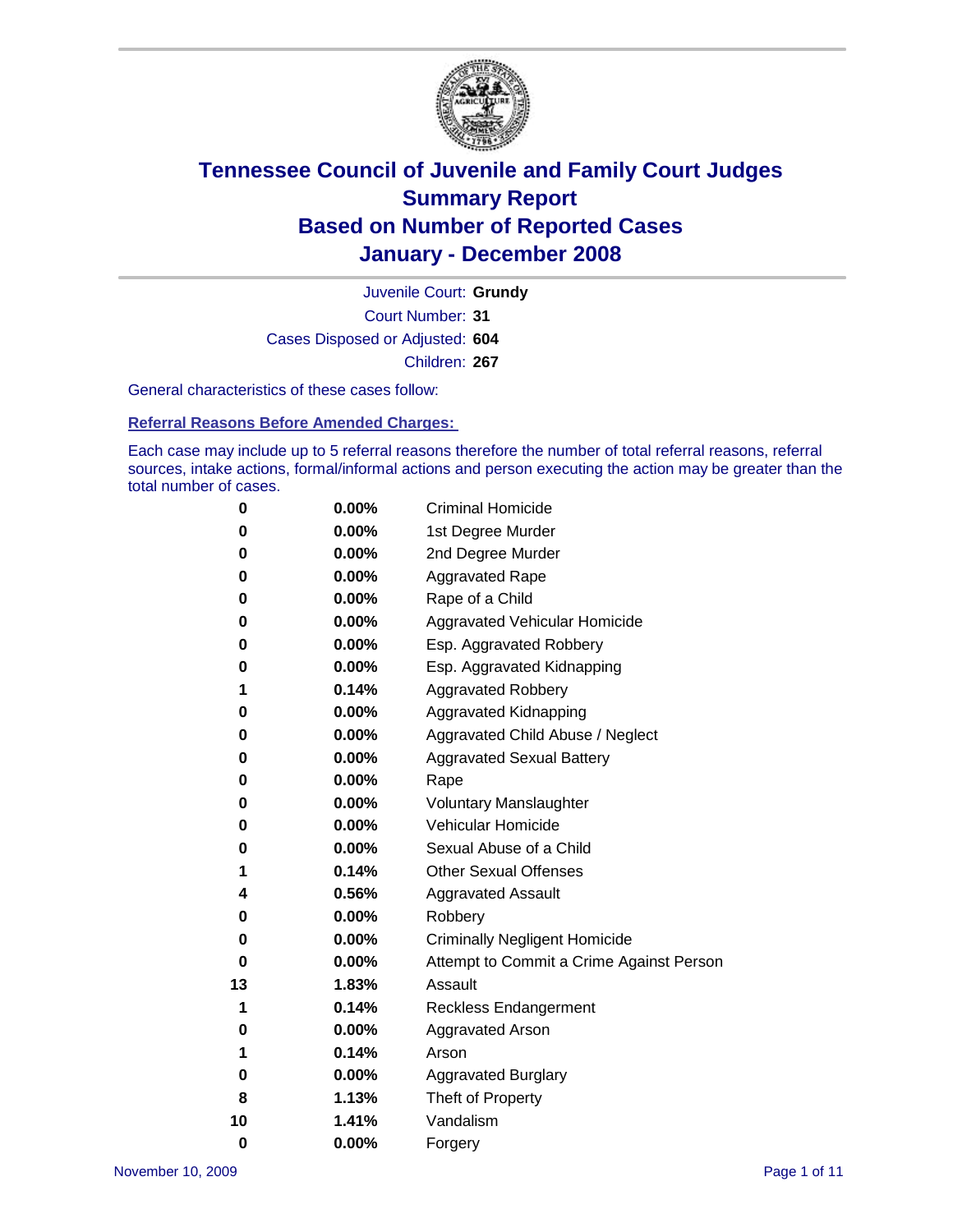

Court Number: **31** Juvenile Court: **Grundy** Cases Disposed or Adjusted: **604** Children: **267**

#### **Referral Reasons Before Amended Charges:**

Each case may include up to 5 referral reasons therefore the number of total referral reasons, referral sources, intake actions, formal/informal actions and person executing the action may be greater than the total number of cases.

| 0  | 0.00%    | <b>Worthless Checks</b>                                     |
|----|----------|-------------------------------------------------------------|
| 0  | 0.00%    | Illegal Possession / Fraudulent Use of Credit / Debit Cards |
| 1  | 0.14%    | <b>Burglary</b>                                             |
| 0  | $0.00\%$ | Unauthorized Use of a Vehicle                               |
| 0  | 0.00%    | <b>Cruelty to Animals</b>                                   |
| 0  | 0.00%    | Sale of Controlled Substances                               |
| 7  | 0.99%    | <b>Other Drug Offenses</b>                                  |
| 11 | 1.55%    | <b>Possession of Controlled Substances</b>                  |
| 0  | $0.00\%$ | <b>Criminal Attempt</b>                                     |
| 1  | 0.14%    | Carrying Weapons on School Property                         |
| 1  | 0.14%    | Unlawful Carrying / Possession of a Weapon                  |
| 0  | 0.00%    | <b>Evading Arrest</b>                                       |
| 0  | 0.00%    | Escape                                                      |
| 1  | 0.14%    | Driving Under Influence (DUI)                               |
| 6  | 0.85%    | Possession / Consumption of Alcohol                         |
| 0  | 0.00%    | Resisting Stop, Frisk, Halt, Arrest or Search               |
| 1  | 0.14%    | <b>Aggravated Criminal Trespass</b>                         |
| 0  | 0.00%    | Harassment                                                  |
| 0  | 0.00%    | Failure to Appear                                           |
| 0  | 0.00%    | Filing a False Police Report                                |
| 0  | 0.00%    | Criminal Impersonation                                      |
| 8  | 1.13%    | <b>Disorderly Conduct</b>                                   |
| 3  | 0.42%    | <b>Criminal Trespass</b>                                    |
| 2  | 0.28%    | <b>Public Intoxication</b>                                  |
| 0  | $0.00\%$ | Gambling                                                    |
| 60 | 8.46%    | <b>Traffic</b>                                              |
| 0  | 0.00%    | Local Ordinances                                            |
| 0  | 0.00%    | Violation of Wildlife Regulations                           |
| 1  | 0.14%    | Contempt of Court                                           |
| 15 | 2.12%    | Violation of Probation                                      |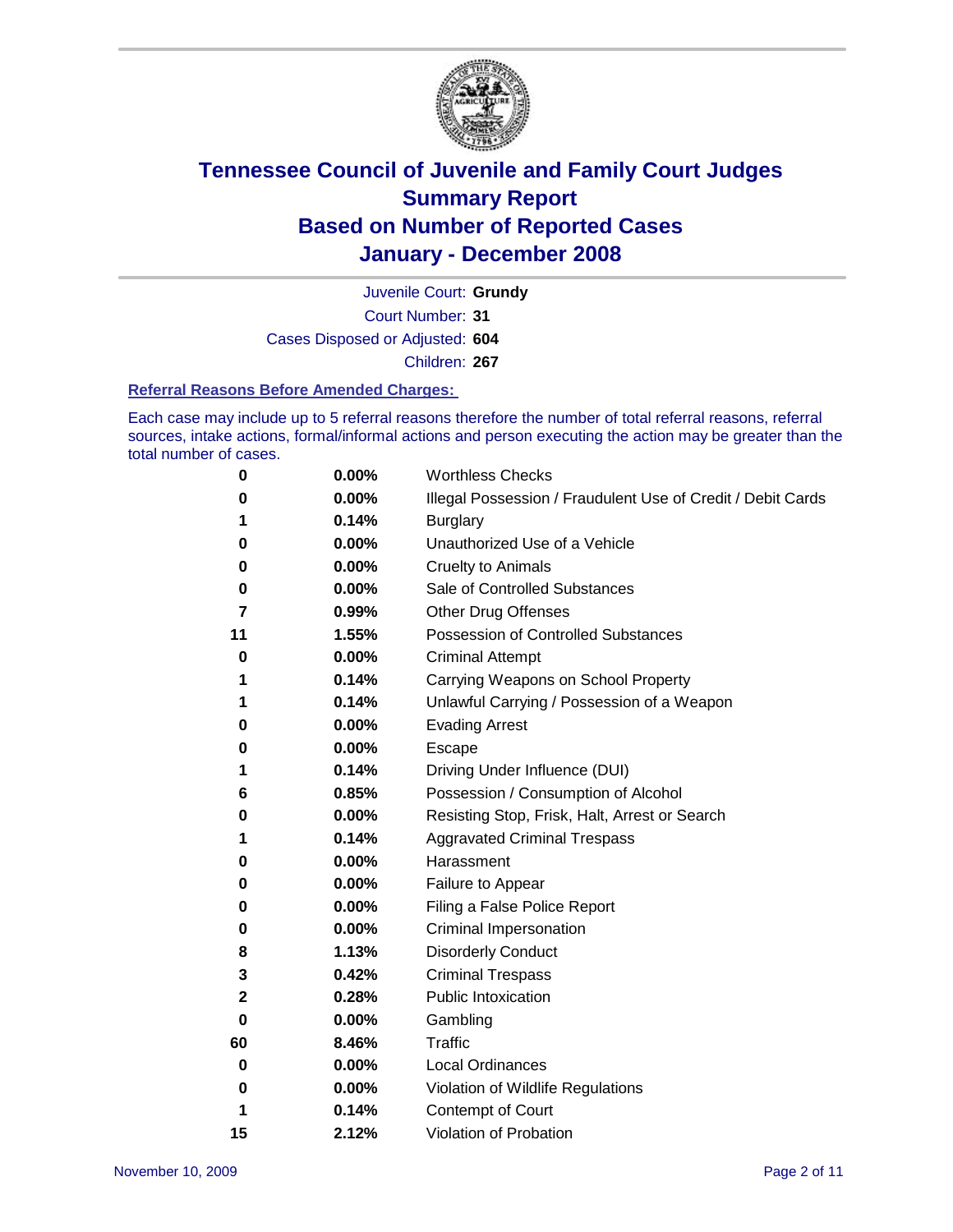

Court Number: **31** Juvenile Court: **Grundy** Cases Disposed or Adjusted: **604** Children: **267**

#### **Referral Reasons Before Amended Charges:**

Each case may include up to 5 referral reasons therefore the number of total referral reasons, referral sources, intake actions, formal/informal actions and person executing the action may be greater than the total number of cases.

| 0            | 0.00%    | Violation of Aftercare                 |
|--------------|----------|----------------------------------------|
| 7            | 0.99%    | <b>Unruly Behavior</b>                 |
| 82           | 11.57%   | Truancy                                |
| 3            | 0.42%    | In-State Runaway                       |
| 0            | $0.00\%$ | Out-of-State Runaway                   |
| 24           | 3.39%    | Possession of Tobacco Products         |
| 1            | 0.14%    | Violation of a Valid Court Order       |
| 0            | 0.00%    | Violation of Curfew                    |
| 0            | $0.00\%$ | Sexually Abused Child                  |
| 0            | $0.00\%$ | <b>Physically Abused Child</b>         |
| 0            | $0.00\%$ | Dependency / Neglect                   |
| $\mathbf{2}$ | 0.28%    | <b>Termination of Parental Rights</b>  |
| 0            | $0.00\%$ | <b>Violation of Pretrial Diversion</b> |
| 0            | $0.00\%$ | Violation of Informal Adjustment       |
| 299          | 42.17%   | <b>Judicial Review</b>                 |
| 0            | $0.00\%$ | <b>Administrative Review</b>           |
| 0            | $0.00\%$ | <b>Foster Care Review</b>              |
| 101          | 14.25%   | Custody                                |
| 5            | 0.71%    | Visitation                             |
| 1            | 0.14%    | Paternity / Legitimation               |
| 1            | 0.14%    | <b>Child Support</b>                   |
| 0            | 0.00%    | <b>Request for Medical Treatment</b>   |
| 0            | 0.00%    | <b>Consent to Marry</b>                |
| 26           | 3.67%    | Other                                  |
| 709          | 100.00%  | <b>Total Referrals</b>                 |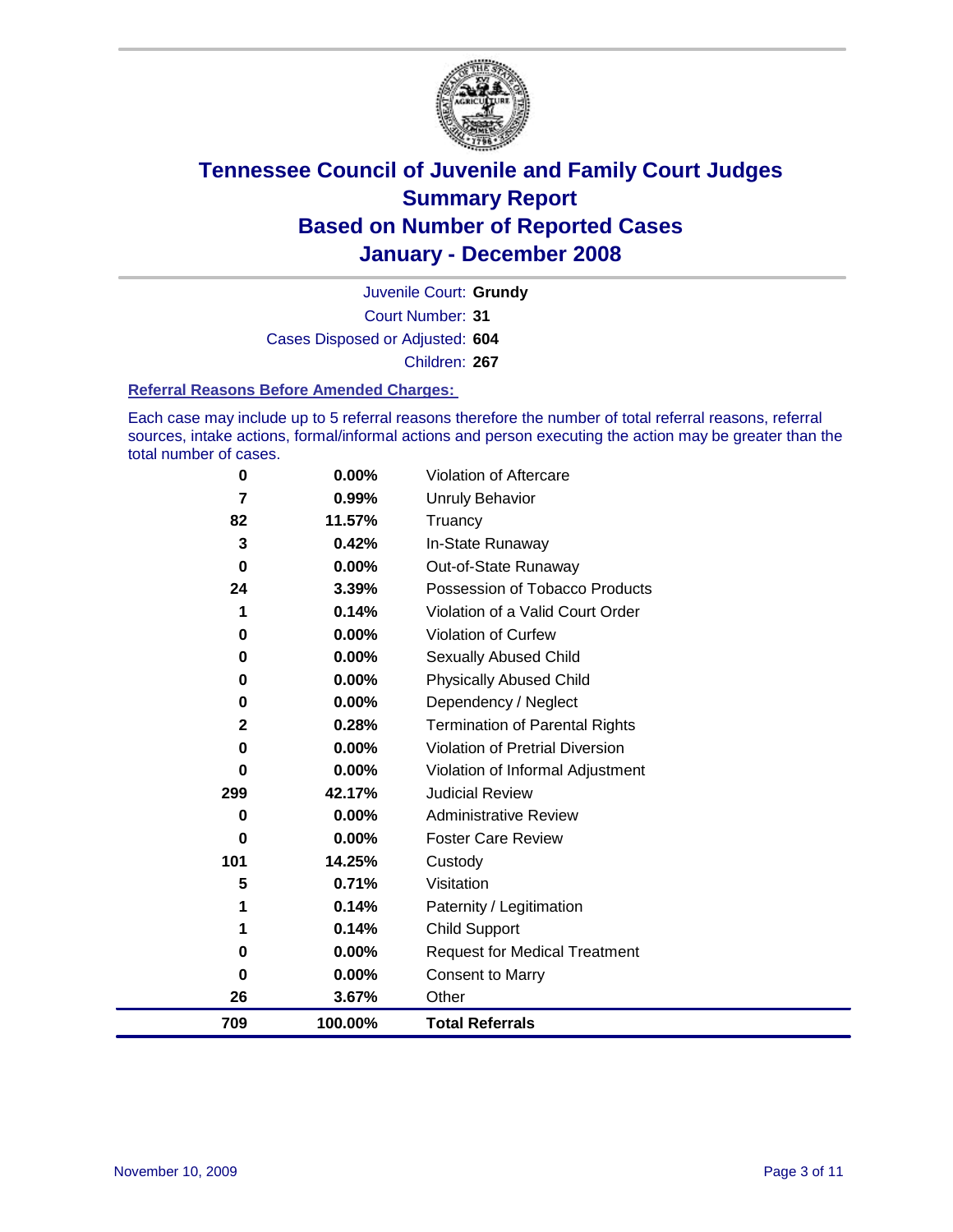

|                                 | Juvenile Court: Grundy  |                                   |  |  |  |  |
|---------------------------------|-------------------------|-----------------------------------|--|--|--|--|
|                                 | <b>Court Number: 31</b> |                                   |  |  |  |  |
| Cases Disposed or Adjusted: 604 |                         |                                   |  |  |  |  |
|                                 | Children: 267           |                                   |  |  |  |  |
| <b>Referral Sources: 1</b>      |                         |                                   |  |  |  |  |
| 161                             | 22.71%                  | Law Enforcement                   |  |  |  |  |
| 61                              | 8.60%                   | Parents                           |  |  |  |  |
| 44                              | 6.21%                   | <b>Relatives</b>                  |  |  |  |  |
| 1                               | 0.14%                   | Self                              |  |  |  |  |
| 84                              | 11.85%                  | School                            |  |  |  |  |
| 0                               | 0.00%                   | <b>CSA</b>                        |  |  |  |  |
| 86                              | 12.13%                  | <b>DCS</b>                        |  |  |  |  |
| 0                               | $0.00\%$                | <b>Other State Department</b>     |  |  |  |  |
| 1                               | 0.14%                   | <b>District Attorney's Office</b> |  |  |  |  |
| 249                             | 35.12%                  | <b>Court Staff</b>                |  |  |  |  |
| 0                               | 0.00%                   | Social Agency                     |  |  |  |  |
| 0                               | 0.00%                   | <b>Other Court</b>                |  |  |  |  |
| 3                               | 0.42%                   | Victim                            |  |  |  |  |
| $\mathbf 2$                     | 0.28%                   | Child & Parent                    |  |  |  |  |
| 0                               | 0.00%                   | Hospital                          |  |  |  |  |
| $\bf{0}$                        | 0.00%                   | Unknown                           |  |  |  |  |
| 17                              | 2.40%                   | Other                             |  |  |  |  |
| 709                             | 100.00%                 | <b>Total Referral Sources</b>     |  |  |  |  |

#### **Age of Child at Referral: 2**

| 267         | 100.00% | <b>Total Child Count</b> |
|-------------|---------|--------------------------|
| $\mathbf 0$ | 0.00%   | <b>Unknown</b>           |
| 0           | 0.00%   | Ages 19 and Over         |
| 77          | 28.84%  | Ages 17 through 18       |
| 71          | 26.59%  | Ages 15 through 16       |
| 19          | 7.12%   | Ages 13 through 14       |
| 12          | 4.49%   | Ages 11 through 12       |
| 88          | 32.96%  | Ages 10 and Under        |

<sup>1</sup> If different than number of Referral Reasons (709), verify accuracy of your court's data.

<sup>2</sup> One child could be counted in multiple categories, verify accuracy of your court's data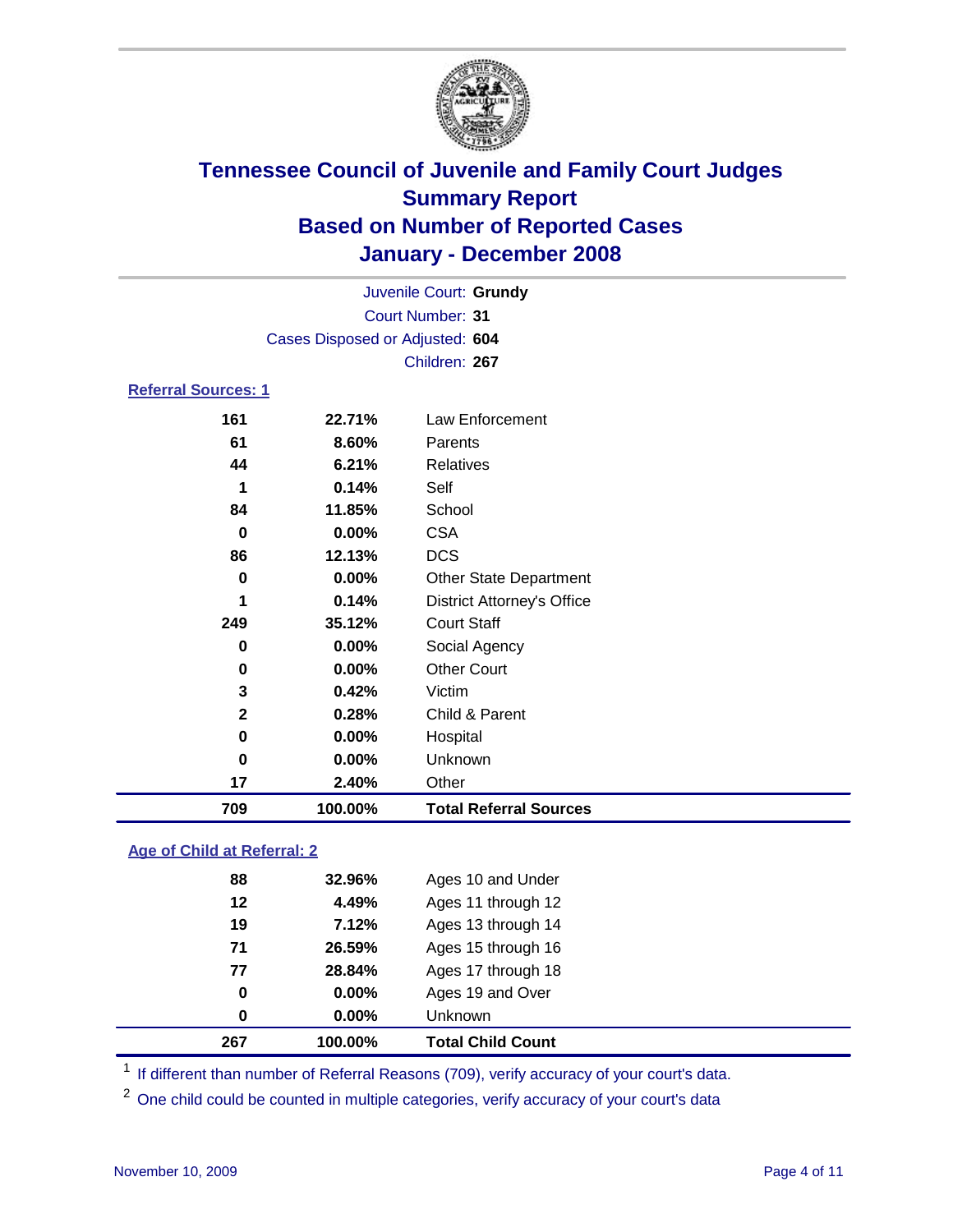

| Juvenile Court: Grundy                  |                                 |                          |  |  |  |
|-----------------------------------------|---------------------------------|--------------------------|--|--|--|
| Court Number: 31                        |                                 |                          |  |  |  |
|                                         | Cases Disposed or Adjusted: 604 |                          |  |  |  |
|                                         |                                 | Children: 267            |  |  |  |
| Sex of Child: 1                         |                                 |                          |  |  |  |
| 154                                     | 57.68%                          | Male                     |  |  |  |
| 113                                     | 42.32%                          | Female                   |  |  |  |
| $\bf{0}$                                | 0.00%                           | Unknown                  |  |  |  |
| 267                                     | 100.00%                         | <b>Total Child Count</b> |  |  |  |
| Race of Child: 1                        |                                 |                          |  |  |  |
| 263                                     | 98.50%                          | White                    |  |  |  |
| 3                                       | 1.12%                           | African American         |  |  |  |
| $\bf{0}$                                | 0.00%                           | Native American          |  |  |  |
| 1                                       | 0.37%                           | Asian                    |  |  |  |
| 0                                       | 0.00%                           | Mixed                    |  |  |  |
| $\bf{0}$                                | 0.00%                           | Unknown                  |  |  |  |
| 267                                     | 100.00%                         | <b>Total Child Count</b> |  |  |  |
| <b>Hispanic Origin: 1</b>               |                                 |                          |  |  |  |
| 1                                       | 0.37%                           | Yes                      |  |  |  |
| 266                                     | 99.63%                          | <b>No</b>                |  |  |  |
| $\mathbf 0$                             | 0.00%                           | Unknown                  |  |  |  |
| 267                                     | 100.00%                         | <b>Total Child Count</b> |  |  |  |
| <b>School Enrollment of Children: 1</b> |                                 |                          |  |  |  |
| 212                                     | 79.40%                          | Yes                      |  |  |  |
| 55                                      | 20.60%                          | No                       |  |  |  |
| $\mathbf 0$                             | 0.00%                           | Unknown                  |  |  |  |
| 267                                     | 100.00%                         | <b>Total Child Count</b> |  |  |  |

One child could be counted in multiple categories, verify accuracy of your court's data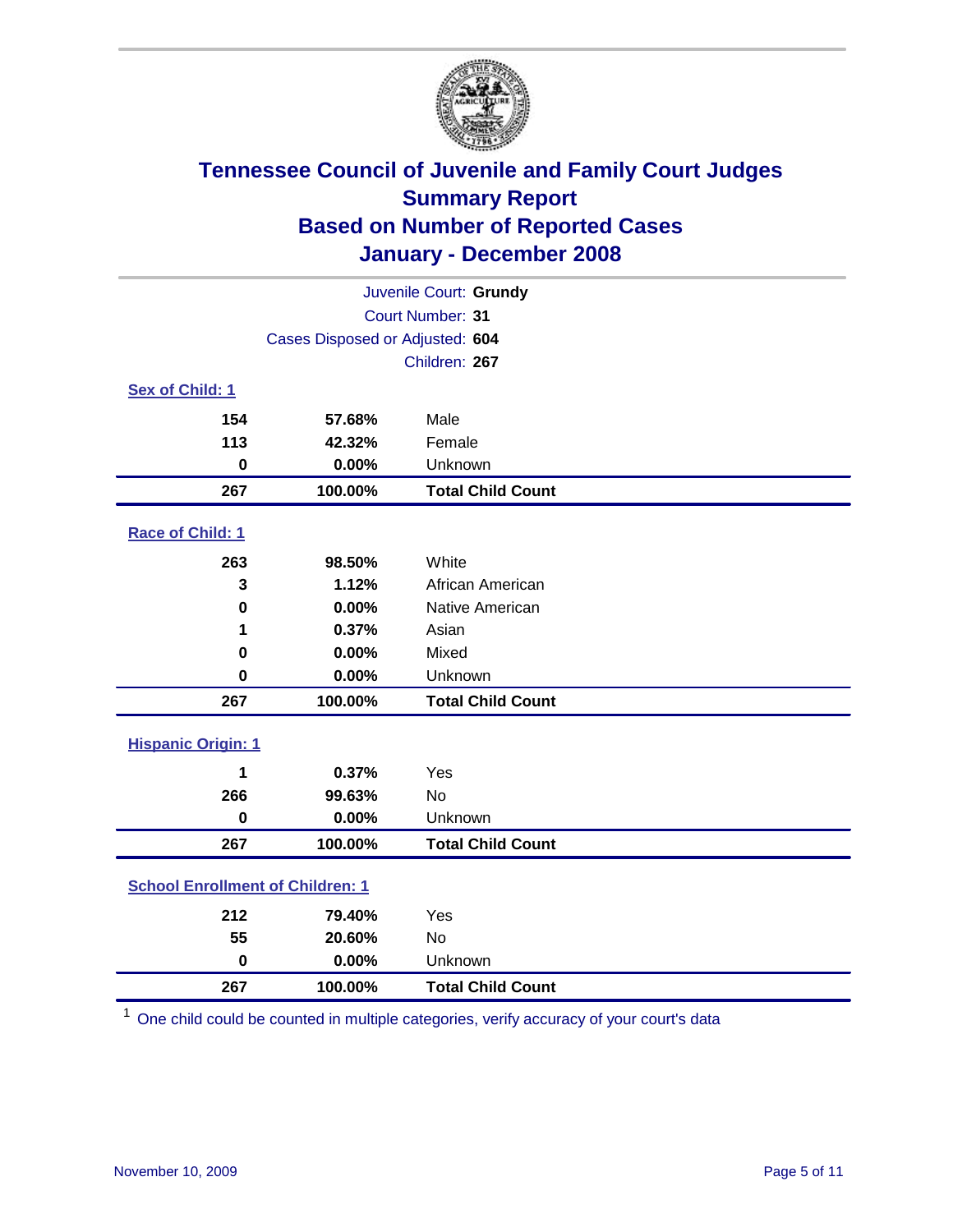

Court Number: **31** Juvenile Court: **Grundy** Cases Disposed or Adjusted: **604** Children: **267**

#### **Living Arrangement of Child at Time of Referral: 1**

| 267 | 100.00%  | <b>Total Child Count</b>     |
|-----|----------|------------------------------|
| 6   | 2.25%    | Other                        |
| 0   | 0.00%    | Unknown                      |
| 3   | 1.12%    | Independent                  |
| 0   | $0.00\%$ | In an Institution            |
| 0   | $0.00\%$ | In a Residential Center      |
| 0   | $0.00\%$ | In a Group Home              |
| 11  | 4.12%    | With Foster Family           |
| 5   | 1.87%    | <b>With Adoptive Parents</b> |
| 38  | 14.23%   | <b>With Relatives</b>        |
| 19  | 7.12%    | With Father                  |
| 88  | 32.96%   | With Mother                  |
| 24  | 8.99%    | With Mother and Stepfather   |
| 9   | $3.37\%$ | With Father and Stepmother   |
| 64  | 23.97%   | With Both Biological Parents |
|     |          |                              |

#### **Type of Detention: 2**

| 604 | 100.00%  | <b>Total Detention Count</b> |  |
|-----|----------|------------------------------|--|
| 0   | $0.00\%$ | Other                        |  |
| 594 | 98.34%   | Does Not Apply               |  |
| 0   | $0.00\%$ | <b>Unknown</b>               |  |
| 1   | 0.17%    | Psychiatric Hospital         |  |
| 0   | $0.00\%$ | Jail - No Separation         |  |
| 0   | $0.00\%$ | Jail - Partial Separation    |  |
| 0   | $0.00\%$ | Jail - Complete Separation   |  |
| 9   | 1.49%    | Juvenile Detention Facility  |  |
| 0   | $0.00\%$ | Non-Secure Placement         |  |
|     |          |                              |  |

<sup>1</sup> One child could be counted in multiple categories, verify accuracy of your court's data

<sup>2</sup> If different than number of Cases (604) verify accuracy of your court's data.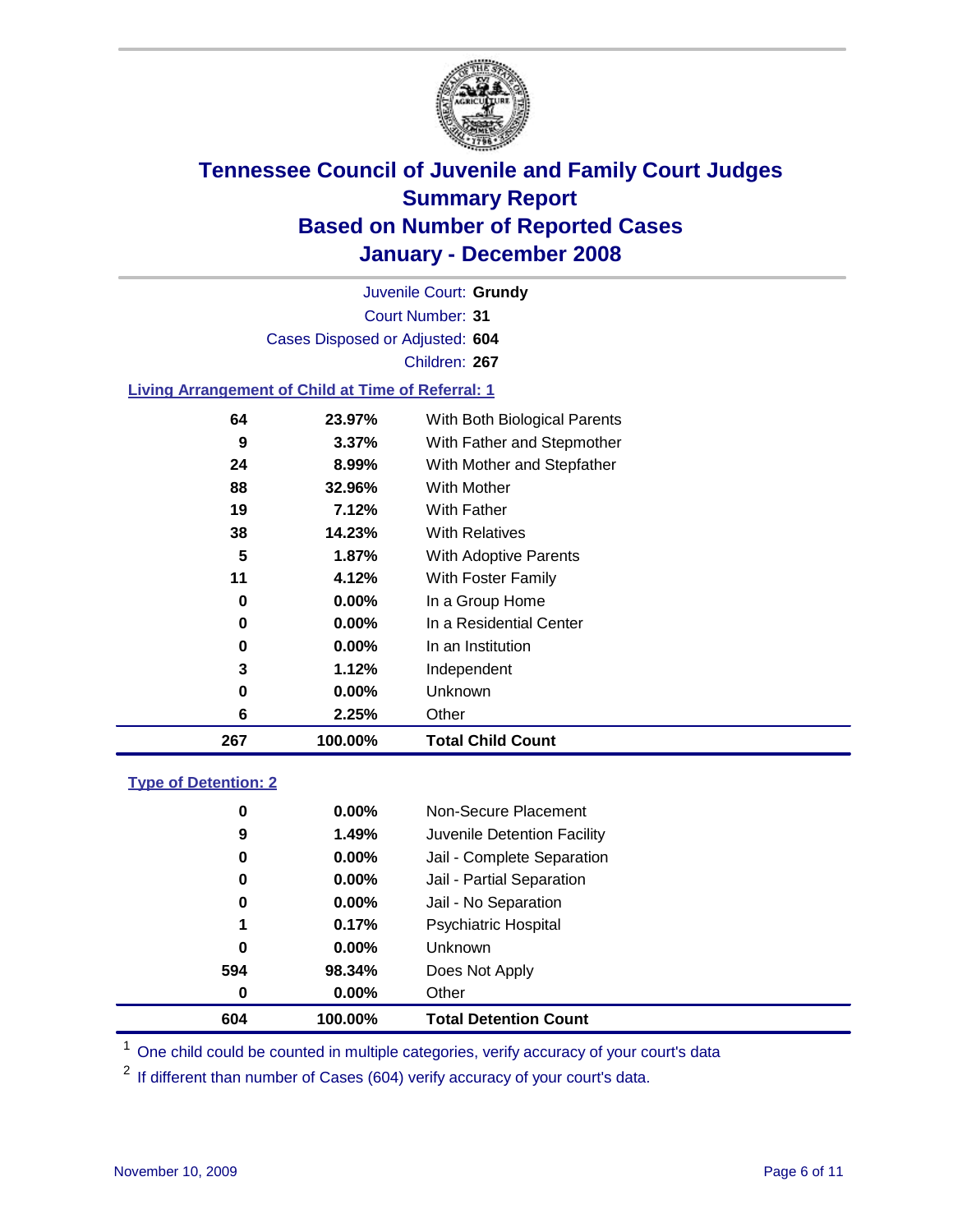

|                                                    | Juvenile Court: Grundy          |                                      |  |  |  |
|----------------------------------------------------|---------------------------------|--------------------------------------|--|--|--|
|                                                    | Court Number: 31                |                                      |  |  |  |
|                                                    | Cases Disposed or Adjusted: 604 |                                      |  |  |  |
|                                                    |                                 | Children: 267                        |  |  |  |
| <b>Placement After Secure Detention Hearing: 1</b> |                                 |                                      |  |  |  |
| 8                                                  | 1.32%                           | Returned to Prior Living Arrangement |  |  |  |
| 0                                                  | 0.00%                           | Juvenile Detention Facility          |  |  |  |
| 0                                                  | 0.00%                           | Jail                                 |  |  |  |
| 0                                                  | 0.00%                           | Shelter / Group Home                 |  |  |  |
| 0                                                  | 0.00%                           | <b>Foster Family Home</b>            |  |  |  |
| 0                                                  | 0.00%                           | Psychiatric Hospital                 |  |  |  |
| 1                                                  | 0.17%                           | Unknown                              |  |  |  |
| 593                                                | 98.18%                          | Does Not Apply                       |  |  |  |
| $\mathbf{2}$                                       | 0.33%                           | Other                                |  |  |  |
| 604                                                | 100.00%                         | <b>Total Placement Count</b>         |  |  |  |
|                                                    |                                 |                                      |  |  |  |
| <b>Intake Actions: 2</b>                           |                                 |                                      |  |  |  |
| 334                                                | 47.11%                          | <b>Petition Filed</b>                |  |  |  |
| 16                                                 | 2.26%                           | <b>Motion Filed</b>                  |  |  |  |
| 62                                                 | 8.74%                           | <b>Citation Processed</b>            |  |  |  |
| 0                                                  | 0.00%                           | Notification of Paternity Processed  |  |  |  |
| 296                                                | 41.75%                          | Scheduling of Judicial Review        |  |  |  |
| 0                                                  | 0.00%                           | Scheduling of Administrative Review  |  |  |  |
| 1                                                  | 0.14%                           | Scheduling of Foster Care Review     |  |  |  |
| 0                                                  | 0.00%                           | Unknown                              |  |  |  |
| 0                                                  | 0.00%                           | Does Not Apply                       |  |  |  |
| 0                                                  | 0.00%                           | Other                                |  |  |  |

<sup>1</sup> If different than number of Cases (604) verify accuracy of your court's data.

<sup>2</sup> If different than number of Referral Reasons (709), verify accuracy of your court's data.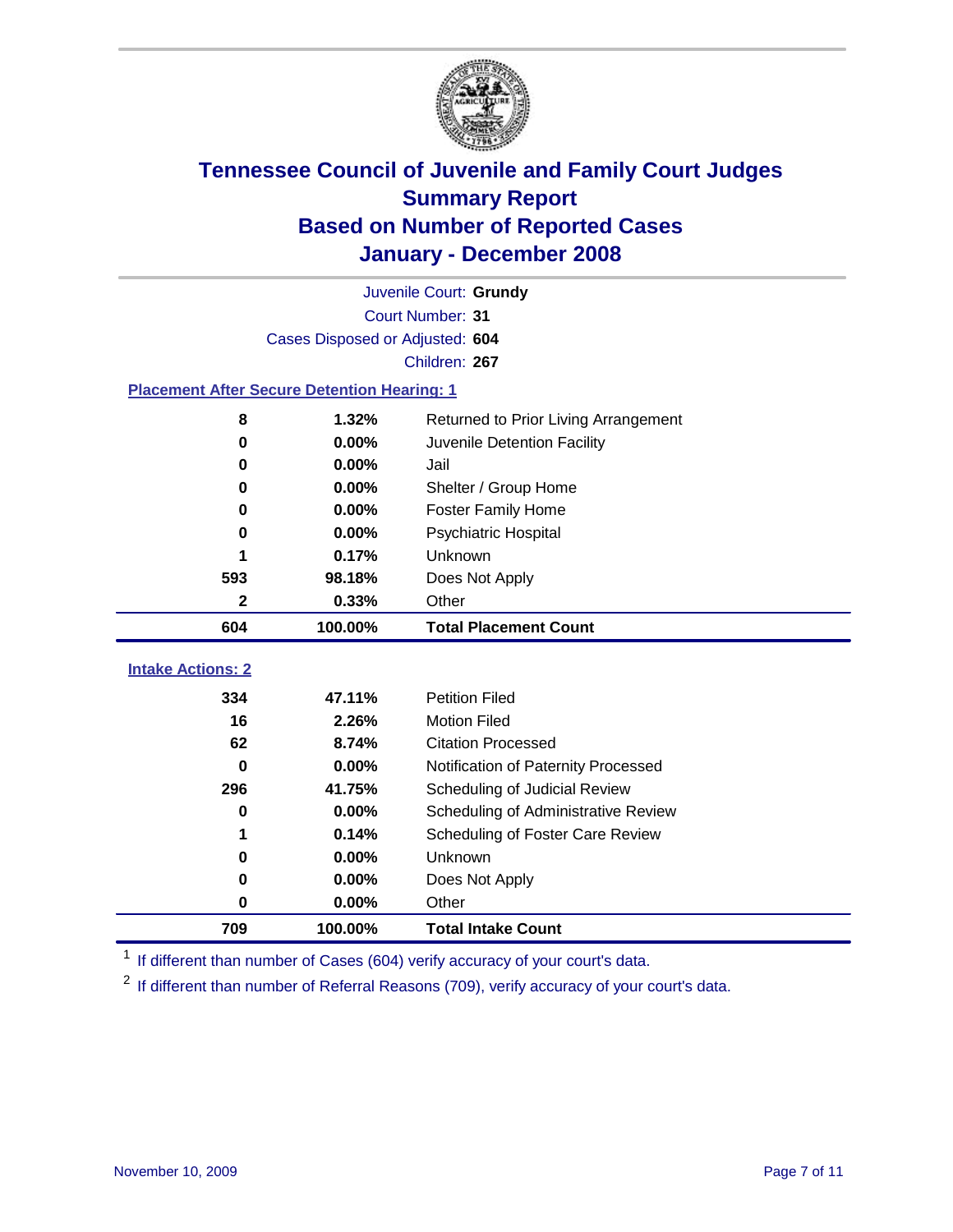

Court Number: **31** Juvenile Court: **Grundy** Cases Disposed or Adjusted: **604** Children: **267**

#### **Last Grade Completed by Child: 1**

| 267            | 100.00% | <b>Total Child Count</b>     |
|----------------|---------|------------------------------|
| 0              | 0.00%   | Other                        |
| 0              | 0.00%   | Unknown                      |
| 0              | 0.00%   | <b>Never Attended School</b> |
| 0              | 0.00%   | Graduated                    |
| 4              | 1.50%   | <b>GED</b>                   |
| 0              | 0.00%   | Non-Graded Special Ed        |
| 5              | 1.87%   | 12th Grade                   |
| 38             | 14.23%  | 11th Grade                   |
| 45             | 16.85%  | 10th Grade                   |
| 35             | 13.11%  | 9th Grade                    |
| 30             | 11.24%  | 8th Grade                    |
| 4              | 1.50%   | 7th Grade                    |
| 7              | 2.62%   | 6th Grade                    |
| 7              | 2.62%   | 5th Grade                    |
| 10             | 3.75%   | 4th Grade                    |
| 8              | 3.00%   | 3rd Grade                    |
| 5              | 1.87%   | 2nd Grade                    |
| $\overline{7}$ | 2.62%   | 1st Grade                    |
| 10             | 3.75%   | Kindergarten                 |
| 6              | 2.25%   | Preschool                    |
| 46             | 17.23%  | Too Young for School         |

### **Enrolled in Special Education: 1**

| 267 | 100.00%  | <b>Total Child Count</b> |  |
|-----|----------|--------------------------|--|
| 0   | $0.00\%$ | Unknown                  |  |
| 217 | 81.27%   | No                       |  |
| 50  | 18.73%   | Yes                      |  |
|     |          |                          |  |

<sup>1</sup> One child could be counted in multiple categories, verify accuracy of your court's data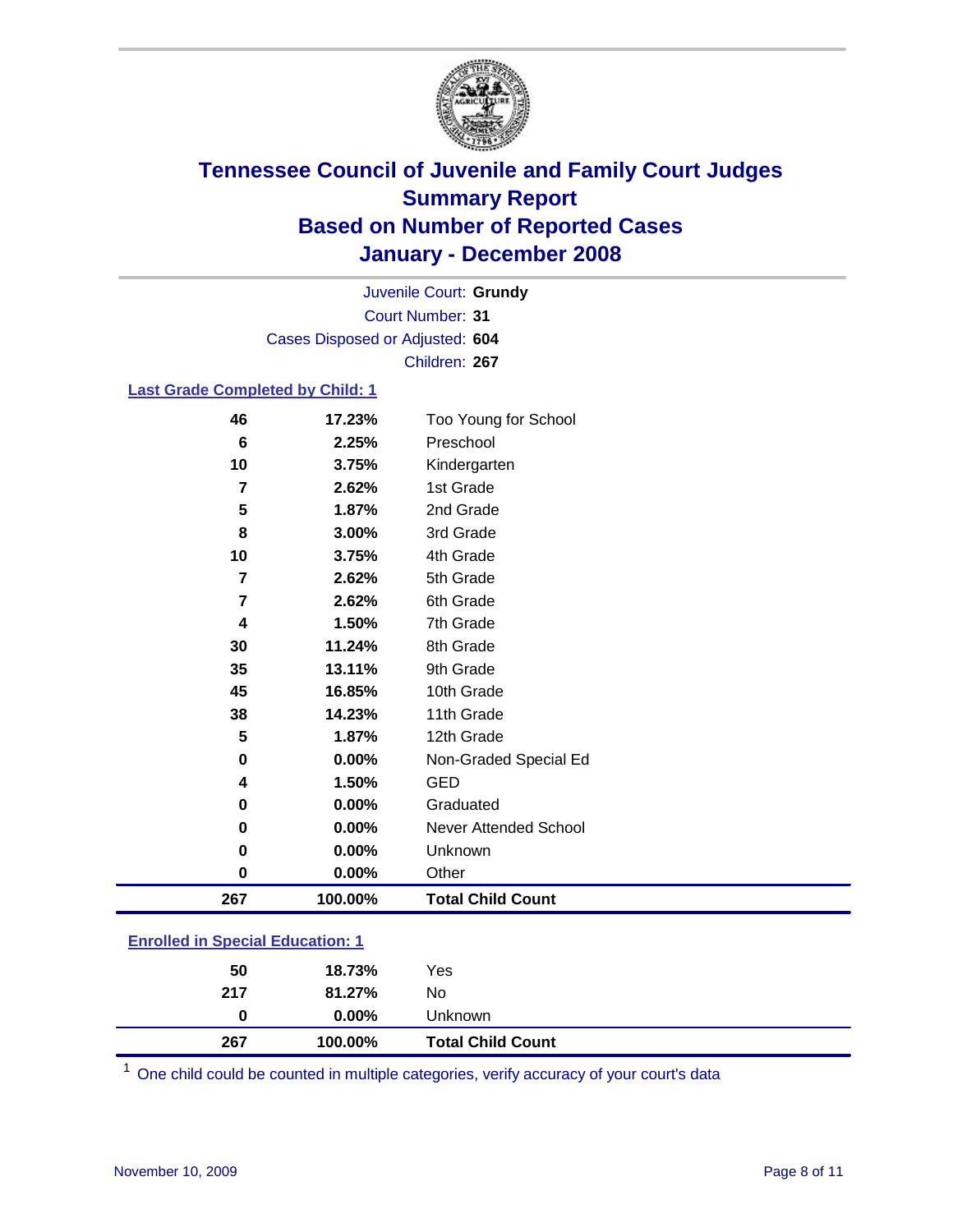

| Juvenile Court: Grundy       |                                 |                           |  |  |  |
|------------------------------|---------------------------------|---------------------------|--|--|--|
|                              | Court Number: 31                |                           |  |  |  |
|                              | Cases Disposed or Adjusted: 604 |                           |  |  |  |
|                              |                                 | Children: 267             |  |  |  |
| <b>Action Executed By: 1</b> |                                 |                           |  |  |  |
| 708                          | 99.86%                          | Judge                     |  |  |  |
| 0                            | $0.00\%$                        | Referee                   |  |  |  |
| 0                            | $0.00\%$                        | <b>YSO</b>                |  |  |  |
| 1                            | 0.14%                           | Other                     |  |  |  |
| $\bf{0}$                     | $0.00\%$                        | Unknown                   |  |  |  |
| 709                          | 100.00%                         | <b>Total Action Count</b> |  |  |  |

### **Formal / Informal Actions: 1**

| 2            | 0.28%    | Dismissed                                        |
|--------------|----------|--------------------------------------------------|
| 0            | $0.00\%$ | Retired / Nolle Prosequi                         |
| 8            | 1.13%    | <b>Complaint Substantiated Delinquent</b>        |
| 68           | 9.59%    | <b>Complaint Substantiated Status Offender</b>   |
| $\mathbf{2}$ | 0.28%    | <b>Complaint Substantiated Dependent/Neglect</b> |
| 0            | 0.00%    | <b>Complaint Substantiated Abused</b>            |
| 0            | 0.00%    | <b>Complaint Substantiated Mentally III</b>      |
| 64           | 9.03%    | Informal Adjustment                              |
| 0            | 0.00%    | <b>Pretrial Diversion</b>                        |
| 0            | 0.00%    | <b>Transfer to Adult Court Hearing</b>           |
| 0            | $0.00\%$ | Charges Cleared by Transfer to Adult Court       |
| 565          | 79.69%   | Special Proceeding                               |
| 0            | 0.00%    | <b>Review Concluded</b>                          |
| 0            | $0.00\%$ | Case Held Open                                   |
| 0            | $0.00\%$ | Other                                            |
| 0            | $0.00\%$ | Unknown                                          |
| 709          | 100.00%  | <b>Total Action Count</b>                        |

<sup>1</sup> If different than number of Referral Reasons (709), verify accuracy of your court's data.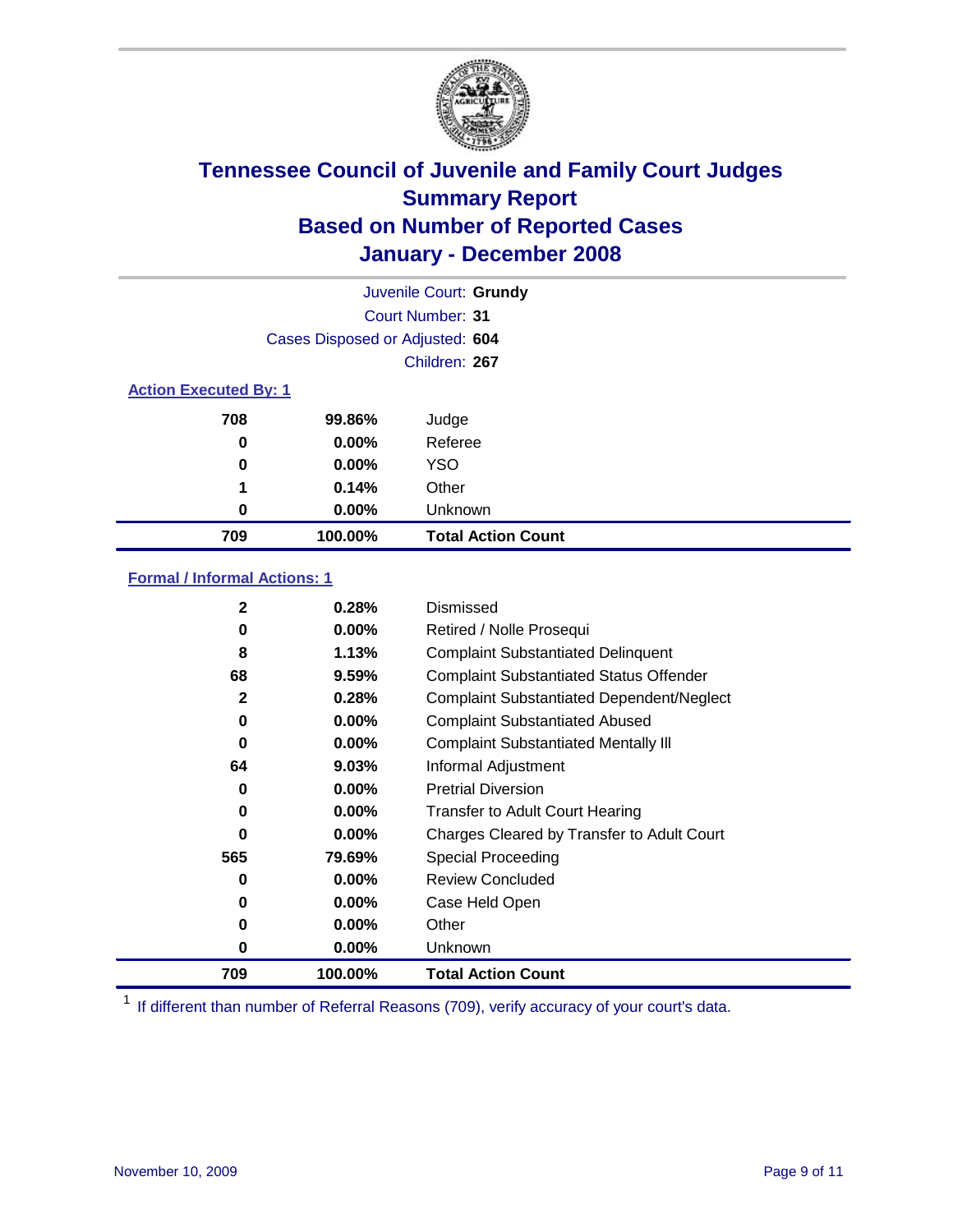

|                       |                                 | Juvenile Court: Grundy                                |
|-----------------------|---------------------------------|-------------------------------------------------------|
|                       |                                 | <b>Court Number: 31</b>                               |
|                       | Cases Disposed or Adjusted: 604 |                                                       |
|                       |                                 | Children: 267                                         |
| <b>Case Outcomes:</b> |                                 | There can be multiple outcomes for one child or case. |
| 45                    | 2.99%                           | <b>Case Dismissed</b>                                 |
| $\mathbf{2}$          | 0.13%                           | Case Retired or Nolle Prosequi                        |
| 416                   | 27.64%                          | Warned / Counseled                                    |
| 278                   | 18.47%                          | <b>Held Open For Review</b>                           |
| 33                    | 2.19%                           | Supervision / Probation to Juvenile Court             |
| 0                     | 0.00%                           | <b>Probation to Parents</b>                           |
| 23                    | 1.53%                           | Referral to Another Entity for Supervision / Service  |
| 18                    | 1.20%                           | Referred for Mental Health Counseling                 |
| 24                    | 1.59%                           | Referred for Alcohol and Drug Counseling              |
| 0                     | 0.00%                           | <b>Referred to Alternative School</b>                 |
| $\mathbf{2}$          | 0.13%                           | Referred to Private Child Agency                      |
| 8                     | 0.53%                           | Referred to Defensive Driving School                  |
| 0                     | 0.00%                           | Referred to Alcohol Safety School                     |
| 45                    | 2.99%                           | Referred to Juvenile Court Education-Based Program    |
| 1                     | 0.07%                           | Driver's License Held Informally                      |
| 0                     | 0.00%                           | <b>Voluntary Placement with DMHMR</b>                 |
| 0                     | 0.00%                           | <b>Private Mental Health Placement</b>                |
| 0                     | 0.00%                           | <b>Private MR Placement</b>                           |
| 1                     | 0.07%                           | Placement with City/County Agency/Facility            |
| 0                     | 0.00%                           | Placement with Relative / Other Individual            |
| 36                    | 2.39%                           | Fine                                                  |
| 21                    | 1.40%                           | <b>Public Service</b>                                 |
| 20                    | 1.33%                           | Restitution                                           |
| 0                     | 0.00%                           | <b>Runaway Returned</b>                               |
| 32                    | 2.13%                           | No Contact Order                                      |
| 0                     | $0.00\%$                        | Injunction Other than No Contact Order                |
| 0                     | 0.00%                           | <b>House Arrest</b>                                   |
| 0                     | 0.00%                           | <b>Court Defined Curfew</b>                           |
| 0                     | 0.00%                           | Dismissed from Informal Adjustment                    |
| 0                     | 0.00%                           | <b>Dismissed from Pretrial Diversion</b>              |
| 1                     | 0.07%                           | Released from Probation                               |
| 0                     | 0.00%                           | <b>Transferred to Adult Court</b>                     |
| 0                     | 0.00%                           | <b>DMHMR Involuntary Commitment</b>                   |